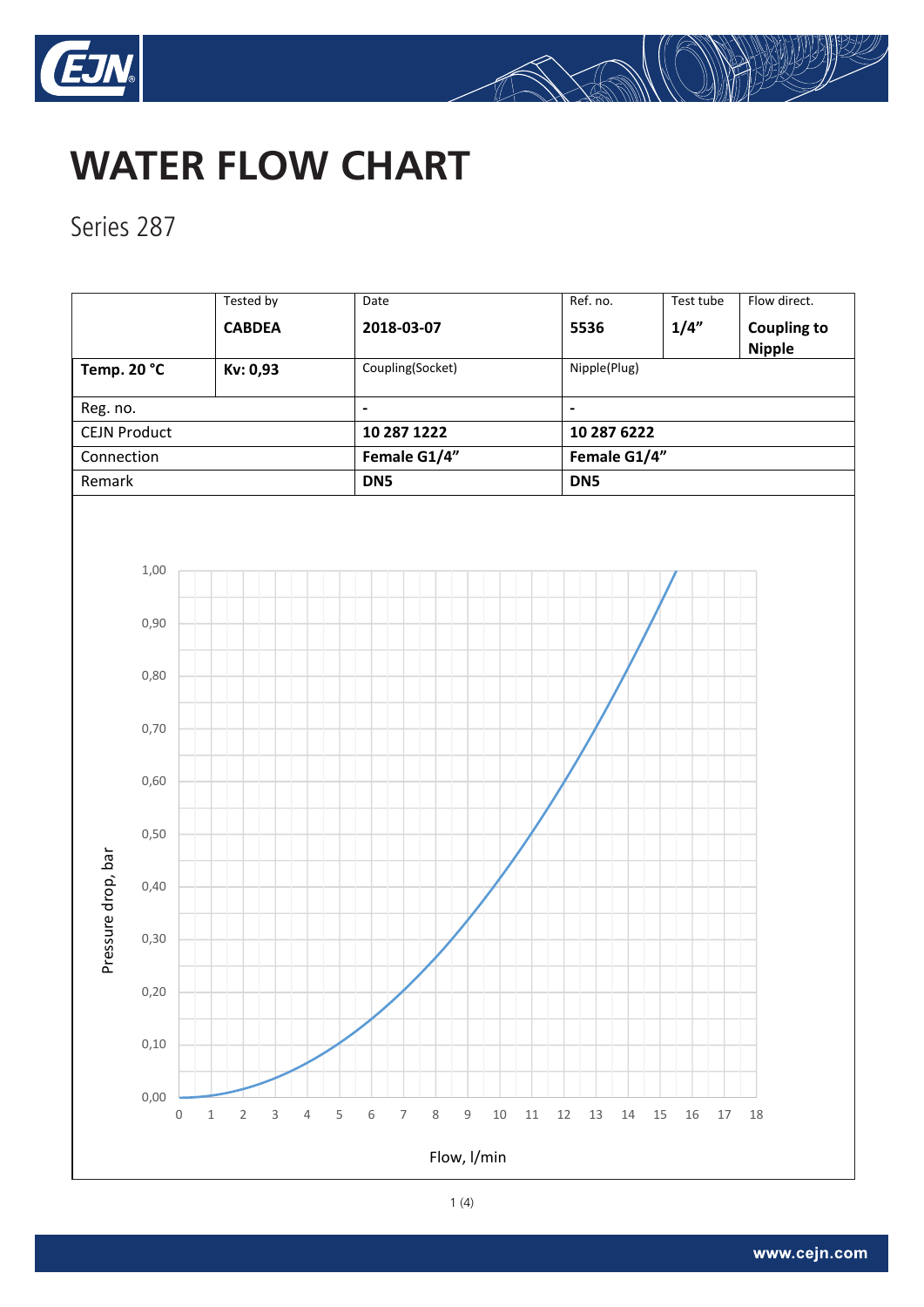



Series 287

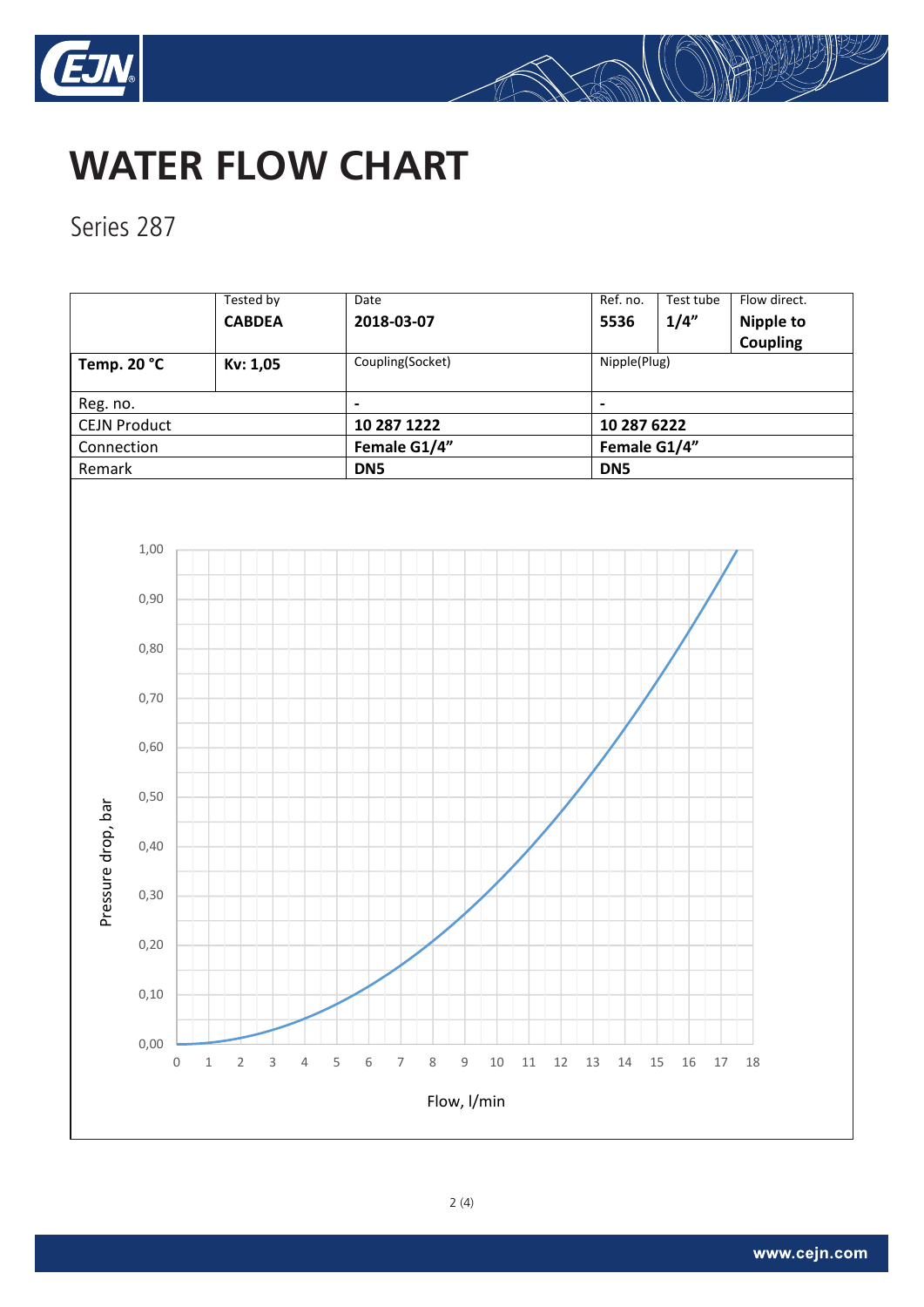



**WATER FLOW CHART CHART CHART CHART CHART CHART CHART CHART CHART CHART CHART CHART CHART CHART CHART CHART CHA** Series 287